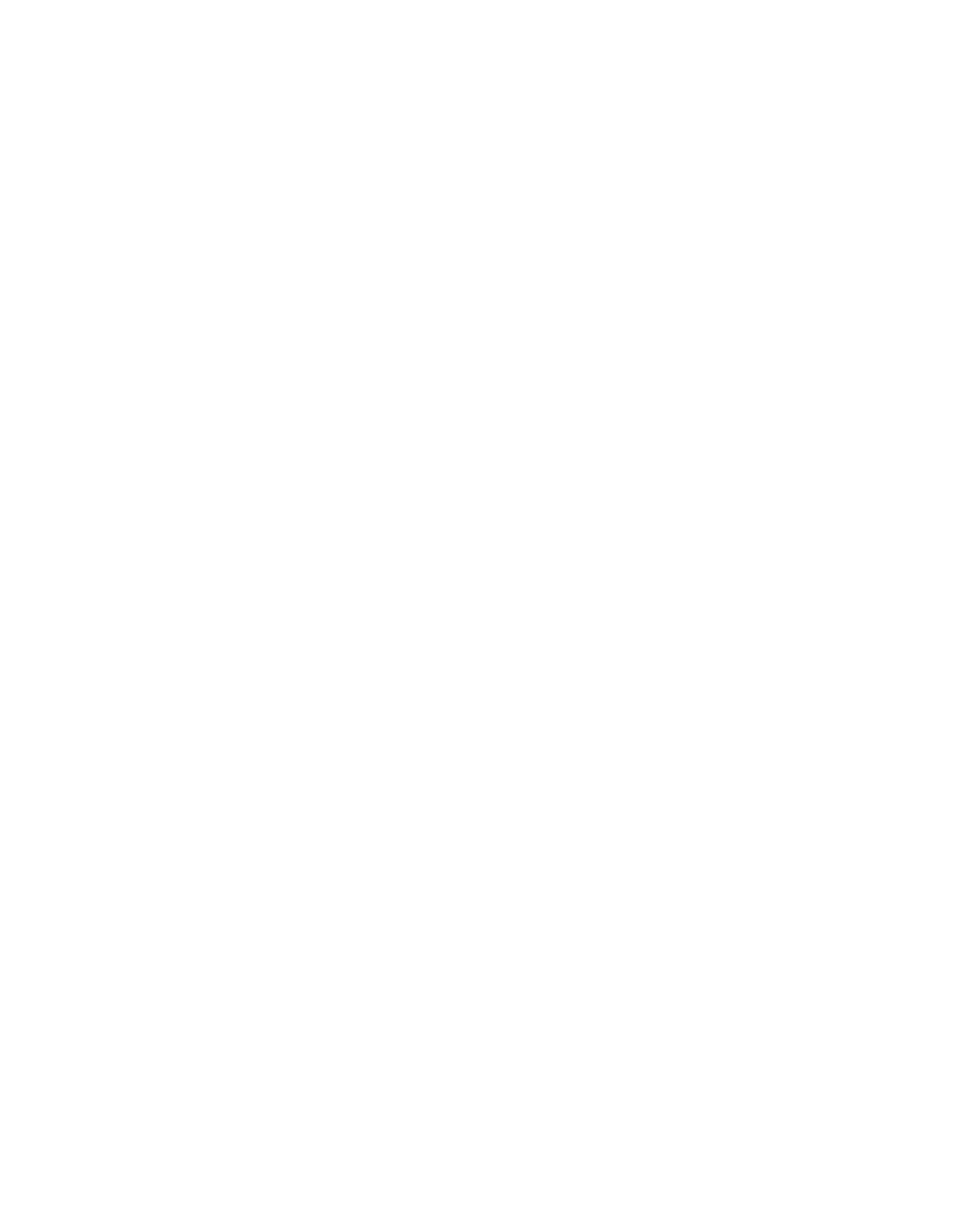### **I. INTRODUCTORY ITEMS**

- 1. Opening Ceremony
- 2. Election of the Chairperson, Vice-Chairpersons and Appointment of Rapporteur: *for decision*  **MS Competence - MS Vote**
- 3. Adoption of the Agenda and Timetable: *for decision* **(ERC/10/1 Rev.1 ERC/10/INF/2) MS Competence - MS Vote**

#### **II. STANDING ITEMS**

- 4. Statement by the Director-General **(ERC/10/INF/4)**
- 5. Statement by the Independent Chairperson of the FAO Council
- 6. Matters arising from the World Summit on Food Security and the  $36<sup>th</sup>$  Session of the FAO Conference, notably implementation of the Immediate Plan of Action (IPA), including the Decentralized Offices Network: *for discussion and/or recommendation*  **(ERC/10/2) Mixed Competence - MS Vote**
- 7. Reform of the Committee on World Food Security (CFS): *for discussion and/or recommendation* **(ERC/10/3) Mixed Competence - MS Vote**
- 8. Report on FAO Activities in the Region 2008-09 and the implementation of the recommendations of the 26th Regional Conference for Europe: *for discussion and/or recommendation* **(ERC/10/4) Mixed Competence - MS Vote**
- 9. Implementation of the Programme of Work and Budget (PWB) 2010-2011 and areas of priority actions for the European region for the following biennium 2012-2013: *for discussion and/or recommendation* **(ERC/10/5) Mixed Competence - MS Vote**
- 10. Establishment of One Global Shared Services Centre: *for discussion and recommendation* **(ERC/10/6) MS Competence - MS Vote**

### **III. ITEMS FOR DISCUSSION AND INFORMATION**

11. Summary report of recommendations of FAO regional bodies: *for discussion and/or recommendation* (ERC/10/LIM/1 and ERC/10/INF/7) **Mixed Competence - MS Vote**

### **IV. MINISTERIAL ROUND TABLE**

12. Policy response to challenges in agriculture and rural development in the Europe and Central Asia Region: sharing experience and enhancing cooperation in the Region: *for discussion and recommendation* **(ERC/10/7) Mixed Competence – European Union Vote**